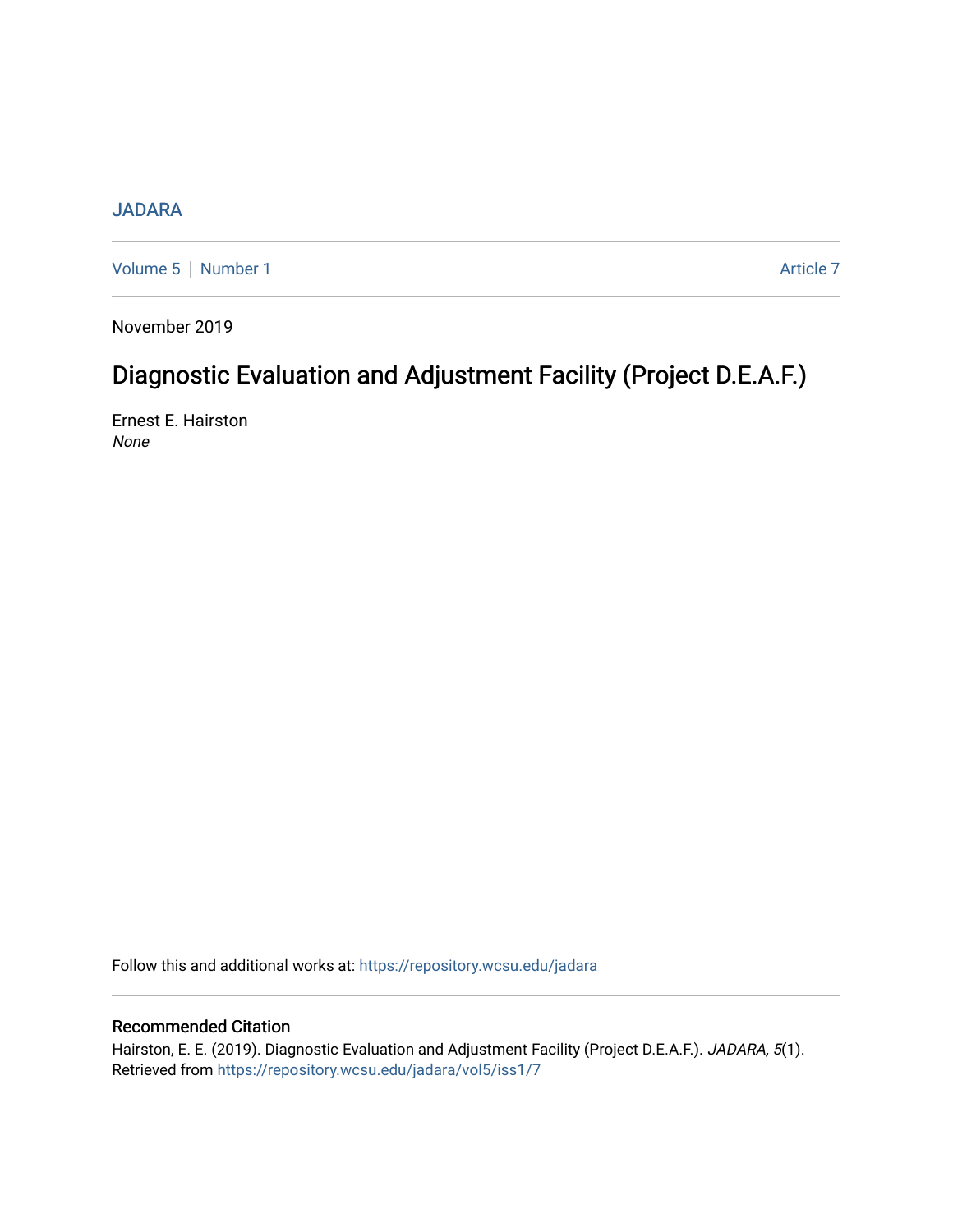## DIAGNOSTIC EVALUATION AND ADJUSTMENT FACILITY (PROJECT D.E.A.F.)

ERNEST E. HAIRSTON

#### PURPOSE

Set-up by an expansion grant from the Rehabilitation Service Administration of the Department of Health, Education and Welfare, in cooperation with the Ohio Bureau of Vocational Rehabilitation, Project D.E.A.F. was established to expand Goodwill Industries of Central Ohio's rehabilitation program by providing a comprehensive program of in-depth vocational rehabilitation services to the deaf, especially the multiply-disabled deaf individuals who cannot adequately benefit from regular ser vices provided elsewhere.

These expanded services have enabled more of Ohio's deaf clients to become vocationally rehabilitated and to become more productive members of the competitive working society.

#### CRITERIA FOR CLIENT SELECTION

Project D.E.A.F. serves those clients:

- a. who are at least 16 years of age,
- b. who do not rely on hearing for communication or have not been trained to use amplification,
- c. who have poorly developed or non-existent communication skills,
- d. who are in good general health,
- e. who are able to meet their own personal needs and to use public transportation,
- f. whose individual needs can be met by services offered at the Center.

Mr. Hairston is Project Director for D.E.A.F. at Goodwill Industries, Columbus, Ohio.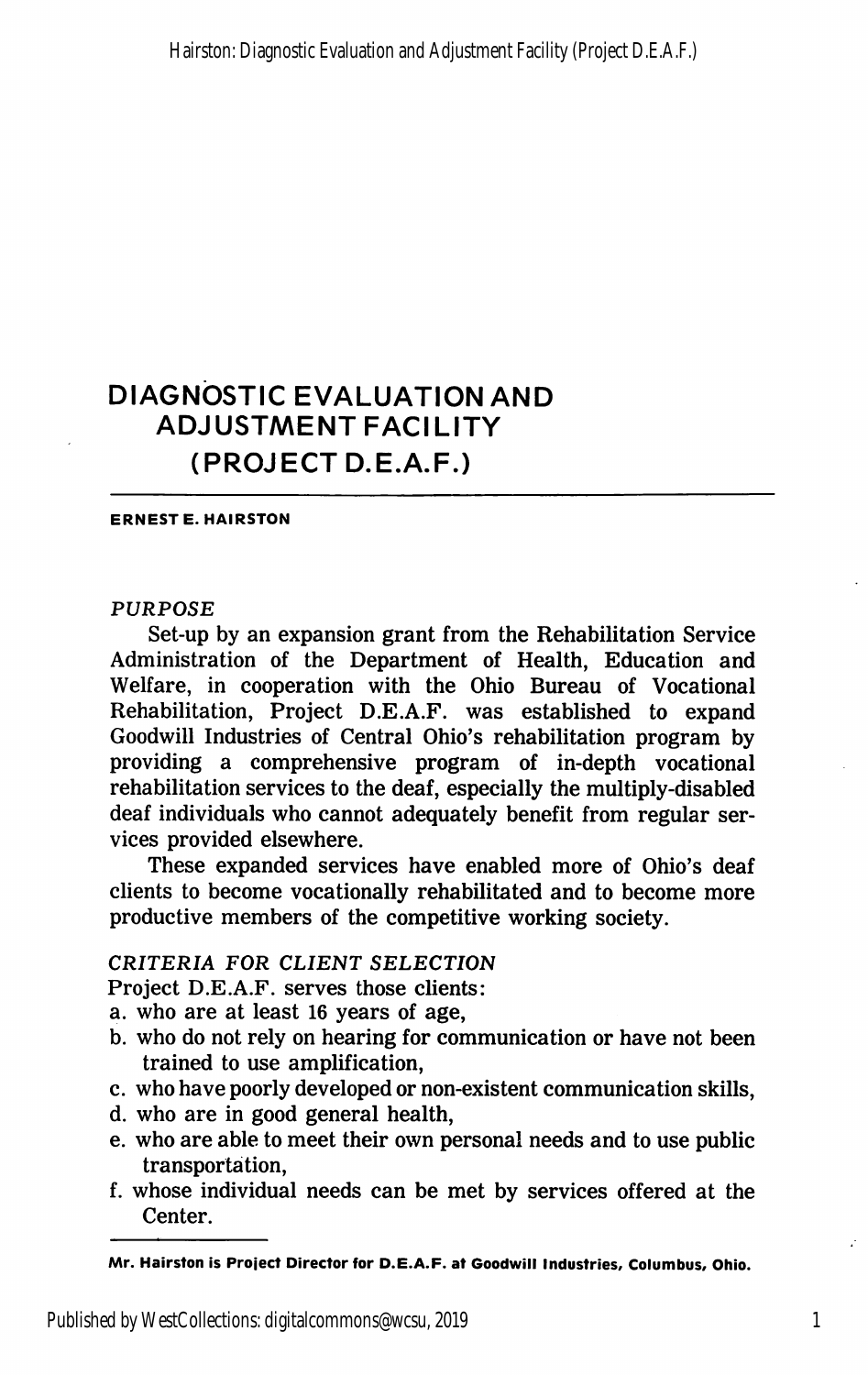A composite sketch of the average client presents a semiliterate, educationally deprived deaf individual, about 20 years old, who is also slightly mentally retarded and emotionally im mature; who has been dismissed from or has dropped out of a school for the deaf at an early age and or has attended special classes (oral oriented) in a public school; who functions on the second to third grade educational level; who was unemployed during the past year and has never held other than odd jobs; who lives with parents or relatives; who is not socially accepted by average or above average deaf persons; who knows a few signs-but uses mostly homemade signs and gestures with some attempted "mouthing" of words; and who has no idea of preference as to the type of work he would like to do.

The above is a description of the average client and fits the majority of our referrals; however, exceptions are noticed in in dividual clients. The ages range from 16 to 54; communication skills fluctuate from non-existent to pure oral or completely manual; some have no formal education, whereas others have completed 12th grade in public schools; nearly all are socially and or emotionally immature; many have never worked before, while others have had a variety of jobs-some skilled. Disabilities, in addition to hearing loss, include mental retardation, epilepsy, cerebral palsy, brain damage, illiteracy, social and emotional immaturity, partial sight, hyperactivity, sociopathic behavior, and educational deprivation.

25 per cent, or 31 of the 124 clients, were either referred from state institutions, such as Columbus State Institute and Orient State Hospital or have been committed at one time or another.

During this report period, which covers 9 months, 61 additional clients enrolled in the Project, bringing the total number of clients served to 124, including the 24 clients in the Project as of January 7, 1970-77 males and 47 females. OF the 100 clients who are no longer with the Project, 47 are successfully employed, 23 are in training and  $\alpha$  continuing their education, 3 became housewives, and 13 are awaiting follow-up; for the remaining 14 it was judged that further project services, training, or employment was non-feasible, and they were terminated with recommendations for other types of services, such as medical, psychological, etc.

Based on the above figures we have been successful with 73 per cent of the clients who have left the project. When one considers the severity of the cases and the fact that most would not otherwise

₿

Ĵ

2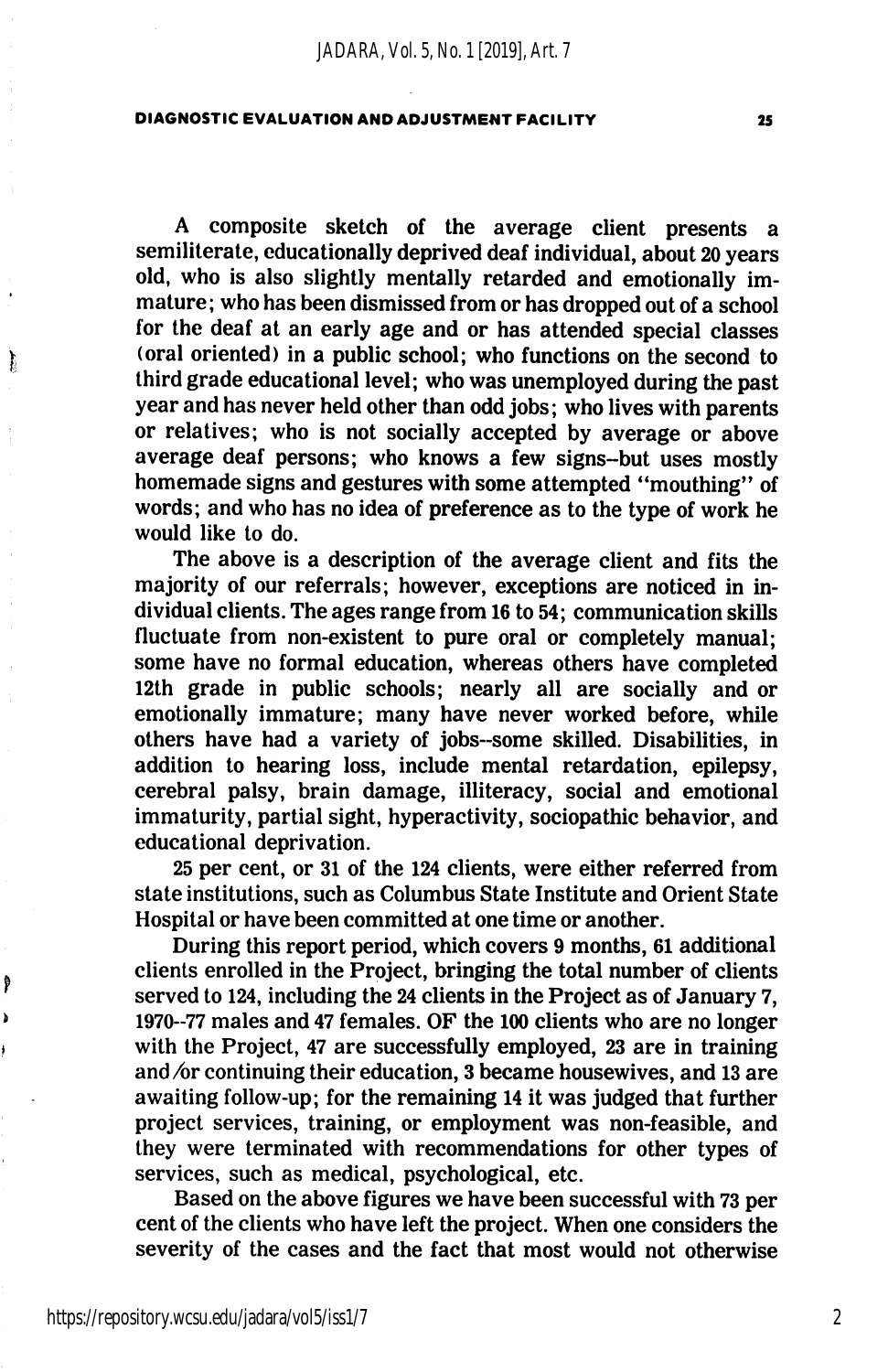have been successfully employed or have received training, the results are commendable. The percentage could be much higher if the 13 clients awaiting follow-up were not hindered by overprotective or unreasonable parents, prejudiced employers, tur nover in counselors, overt behavior or psychological problems. For example, at least three former female clients in their early twenties were not allowed to get jobs or complete their programs because they were "needed at home." Another client, a 24-year-old male, whose only disability was deafness and semi-illiteracy, was with drawn from the project by his mother when she was told her son would have to learn to ride the city buses to and from the Center as part of his work adjustment training. At least 10 of the 13, if not hindered by outside forces, could be working today.

Of the previously mentioned 14 clients for whom services were decided "non-feasible," 12. came from and had to return to state institutions such as Massilon State Hospital, Gallipolis State In stitute, Columbus State Institute, Apple Creek State Hospital, and Orient State Hospital. Although we have had some successful cases referred from state institutions, for a majority (68 per cent) of them, project services were judged non-feasible and they had to return to the institutions. For example, a 17-year-old illiterate, hyperactive, mentally retarded male from Columbus State Institute went through 3 weeks of evaluation and 8 weeks of work adjustment without making much progress. Because of the amount of medication he was required to take he could not stay awake long enough to complete his assigned tasks. Although he received in dividualized tutoring he was only able to learn to print his first name and to imitate a few simple signs. Often he would do mischievous things like turning the thermostat all the way up or vice versa, and pouring water over the pressing machines in the dry cleaning areas. He was unable to learn to use public transportation unaided despite the numerous times he has been shown. Another example is a 23 year-old hard-of-hearing, mentally retarded woman from Orient State Hospital who had enough hearing and speech skills to carry on a fairly good conversation, but who could not read nor write. She would repeatedly violate plant regulations, disregard orders, and refuse to do any assigned task except ironing. She returned to Orient State Hospital and refused to complete her program when she was recommended for the Homemaking Service Training Program, stating that she did not like the other girls in that program.

From the above two examples one is able to obtain an idea of the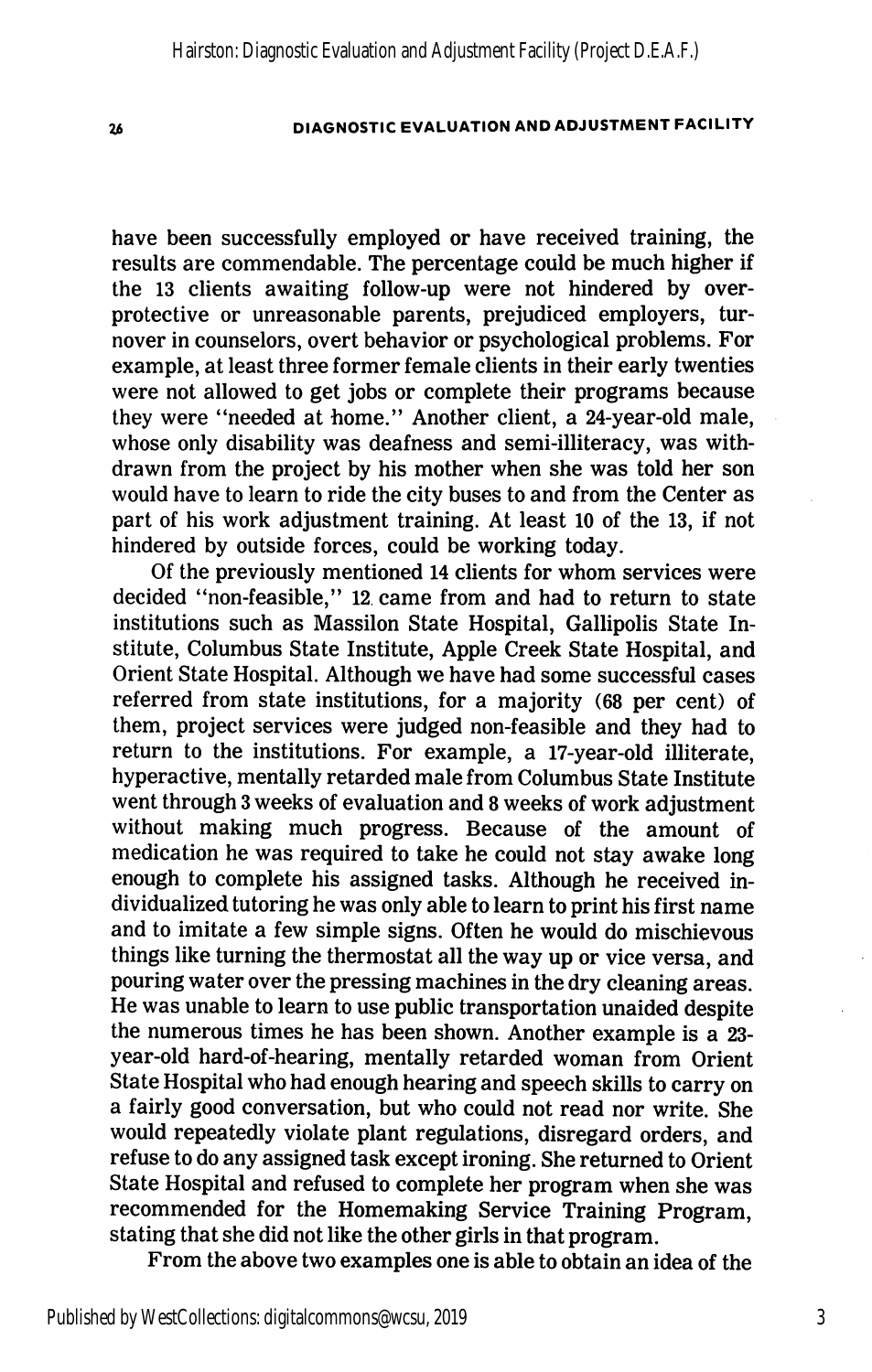type of clients we are not able to rehabilitate unless they are ready for and able to benefit from our services. These 2, as do the other 12, have deeply-rooted problems that the Project, at present, is not designed to solve. Our screening of potential clients is such that we do not reject a case if we think there is a possibility that he could be helped.

#### TRAINING

Training areas include: upholstery, shoe repair, dry cleaning, offset printing - multilith, typing, key punch operation, major ap pliance repair, janitorial, food service, and power sewing. A majority of our clients end up in unskilled jobs  $-$  i.e., assembly line workers, machine helpers, food service workers, and janitors. However, some become postal clerks, steam pressers, keypunch operators, shoe repairmen, small appliance repairmen, and the like. In each job there is an opportunity for advancement or promotion, depending on the individual.

#### ACTIVITIES

Along with the on-going services provided by the project (work evaluation, work adjustment, remedial education, sex education, counseling, group sessions, communication classes, occupational and social adjustment classes), recreation has been added. The recreation program consists of weekly bowling games; holiday parties; participation in activities of the deaf community, such as at the Columbus Association of the Deaf Club, and watching basketball games at the School for the Deaf, etc. Although recreational ac tivities are not mandatory for clients, a majority of them par ticipate. This gives the staff opportunities to observe clients in a social setting and to help them evaluate their social adjustment.

Another activity which has been added is a class in grooming for female clients. It especially benefits clients from state in stitutions and those who are socially deprived.

#### STAFF

Due to the expanded services within the project it was necessary to hire a project aide whose main duties consist in assisting the work adjustment counselor in providing pre-vocational

4